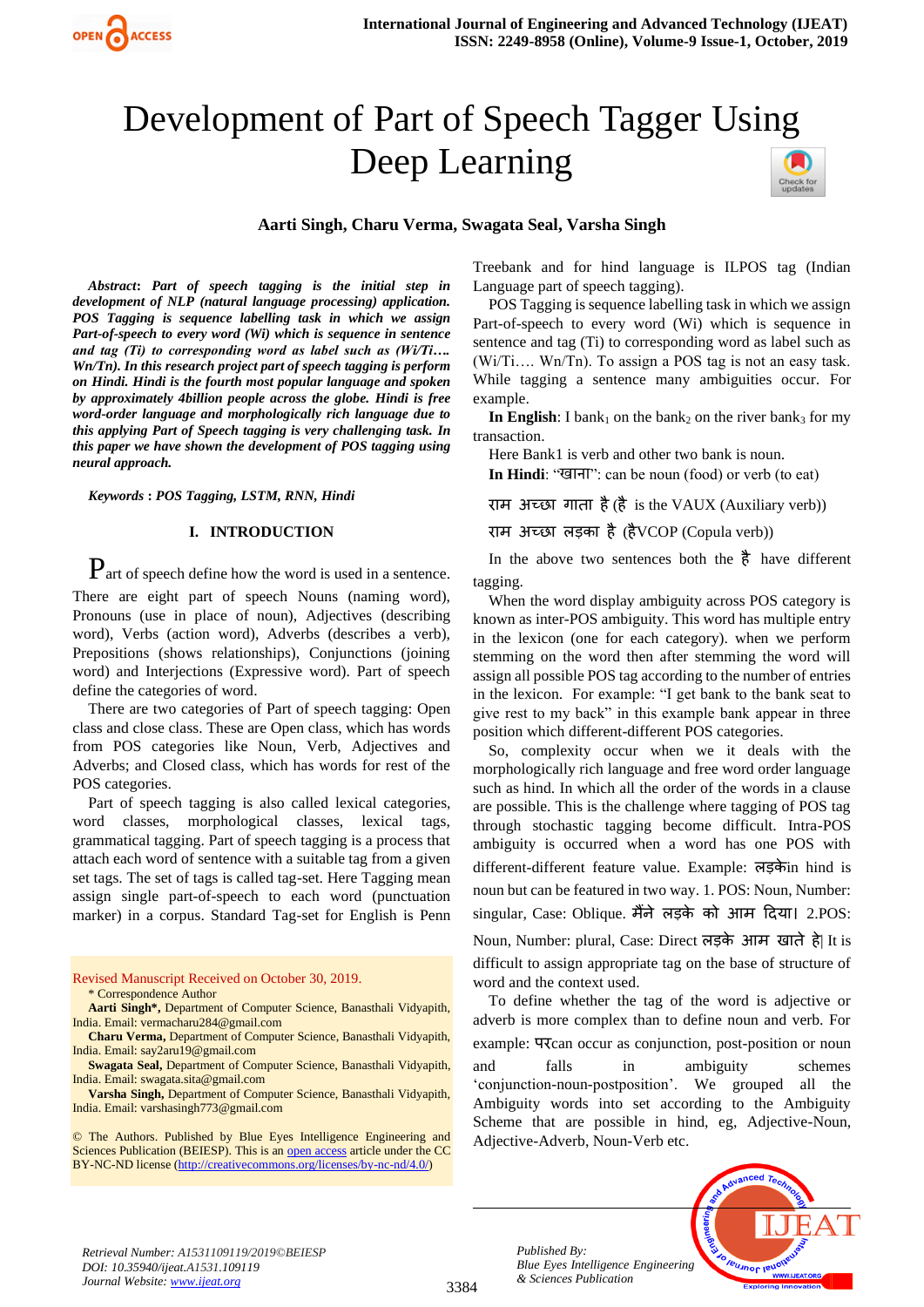# **II. LITERATURE REVIEW**

In this section we will discuss work done on POS tagging in Indian language using different-different approach. Joshi [1] defined POS tagging for Hindi language using HMM base tagger with 24tagset and attend accuracy of 92.13%. Modi [2] This tagger accepts data in Devanagari Hindi use Rule based approach which includes grammatical rules and regular expression,100% correctness for split and tokenizer,91.84% for POS tagging. This system achieved 91.84% of average precision and 85.45% of average accuracy. Ekbal [3] statistical maximum entropy model.13 is used for Bengali Part of Speech Tagging, ME system has been compared with HMM based POS tagger in which trigram model is considered. Performance of ME POS tagger is better than HMM based POS tagger and also worked with [7] Conditional Random Field features that used \*Context word feature, \*Word suffix, \*POS information \*Name entity information, \*Length of word, \*Lexicon feature and perform work with two different data set with the following accuracy of 92.1% and 90.3% etc. Dandapat [4] developed a hybrid tagging model, the training model is based on partially supervised learning, for supervised and unsupervised learning HMM is used. This POS tagger dealt with Chalitabhasha of Bengali with 40 different tags are used.

Singh [5] POS tagger for morphologically rich language Hindi using Decision tree-based learning algorithm CN2(Clark and Niblett, 1989). The accuracy obtained by simple lexicon lookup, based approach is 61.19%. If multiple tags for a word is considered as an error then the accuracy is 73.62%. Final accuracy was gained by the learning-based tagger after 4-fold cross validation, and the result is 93.45% which is quite satisfactory. Dandapat [6] worked on POST for Bengali with HMM use combination of supervise (HMM-S) and unsupervised (HMM-SS) model. These models are experimented with (HMM-S+IMA and HMM-SS+IMA) show complete morphological restriction and (HMM-S-CMA and HMM-SS-CMA) show complete morphological restriction. Singh [8] POS tagger for Marathi language using Trigram model Corpus consists of 2000 sentences i.e. 48,635 words Accuracy gained is 91.63%.

Patil [9] use rule base POS tagger for Marathi language, corpus consists of 576 unique words and are manually tagged by 9 tag sets and for evaluation of the system three different tag sets are formed. Joshi et al [9] developed a mechanism to write in Hindi using English. They used statistical machine learning to predict a word when some of the initial characters are typed. Using this Joshi et al. [10] also developed an Example Based Machine Translation System. Joshi et al. [11] also evaluated the system developed. They also compared the performance of this system with other popularly available MT engines. Gupta et al. [12] developed a rule-based stemmer for Urdu. They developed several rules to implement this stemmer. They further used this stemmer in evaluation of some English-Urdu MT systems [13]. Singh et al. [14] developed a POS tagger for Marathi using Statistical Machine Learning. Bhalla et al. [15] developed a procedure of transliteration of name entities from English to Punjabi. Joshi et al [16] evaluated several open domain MT engines. Gupta et al. [17] did the same for English-Urdu MT engines. Singh et al. [18] developed a POS tagger for Marathi using supervised learning. Joshi et al. [19] further developed a technique to using machine learning in evaluating MT engines. Tyagi et al. [20] [21] developed an approach of translating complex English sentences by first simplifying them and then translating into Hindi. Yogi et al. [22] developed an approach to identify candidate translation which are good for post editing. Gupta et al. [23] further extended their stemmer by adding derivational rules to the inflectional stemmer. Asopa et al. [24] developed mechanism for chunking Hindi sentences using a rule-based approach. Gupta et al. [25] developed a rule based lemmatizer for Urdu which was an extension to their stemmer. Kumar et al. [26] developed several machine learning based classifiers for identifying different senses to a word in Hindi. Joshi et al. [27] developed a mechanism to estimate the quality of English-Hindi MT engines. Chopra et al. [28] [29] developed a name entity recognition and tagging tool for Hindi using several machine learning approaches. Gupta et al. [30] developed a POS tagger for Urdu using machine learning approach. Mathur et al. [31] developed an ontology matching evaluation using tool which used the MT engine developed by Joshi et al. Chopra et al. [32] developed a mechanism for rewriting English sentence and then translating them into Hindi. This significantly improved the performance of their MT engine. Joshi et al. [33] investigated some approaches to classifying documents and further suggested an approach for effective classification of text documents.

Singh et al. [34] developed an approach to automatically generate transfer grammar rules. This approach significantly improved the development process of their transfer-based MT engine. Singh et al. [35] developed an approach for text processing of Hindi documents using deep neural networks. They further developed this approach to mine textual data from web documents [36]. Singh et al. [37] developed a translation memory tool which worked as a sub-system in their transfer-based MT system. This further improved the accuracy of their system. Gupta et al. [38] further showed how fuzzy logic can be used in developing NLP applications. Gupta et al. [39] used several NLP tools in preprocessing the tweets that they extracted from web. They found that this approach improves the accuracy of their machine learning model which classifies the tweets. Gupta et al. [40] developed an approach which helped in identification and classification of multiword expressions from Urdu documents. Nathani et al. [41] developed a rule based inflectional stemmer for Sindhi which was written in Devanagari script. Asopa et al. [42] developed a shallow parser for Hindi using conditional random fields. Gupta et al. [43] showed the use of machine learning approached in developing NLP applications. Gupta et al. [44] used fuzzy operations in analyzing sentiments of tweets on several topics. This approach showed very promising results over traditional approaches. Sharma and Joshi [45] developed a rule-based word sense disambiguation approach for Hindi. It gave an accuracy of 73%. Katyayan and Joshi [46] studied various approaches of correct identification of sarcastic phrases in English documents. Gupta and Joshi [47] showed show tweets can be classified using NLP techniques. They showed how negative sentences can be handled using NLP approaches. Shree et al. [48] showed how there is difference between Hindi and English languages what problems the current state of the art MT system face while translating text.

*Published By: Blue Eyes Intelligence Engineering & Sciences Publication* 



*Retrieval Number: A1531109119/2019©BEIESP DOI: 10.35940/ijeat.A1531.109119 Journal Website: [www.ijeat.org](http://www.ijeat.org/)*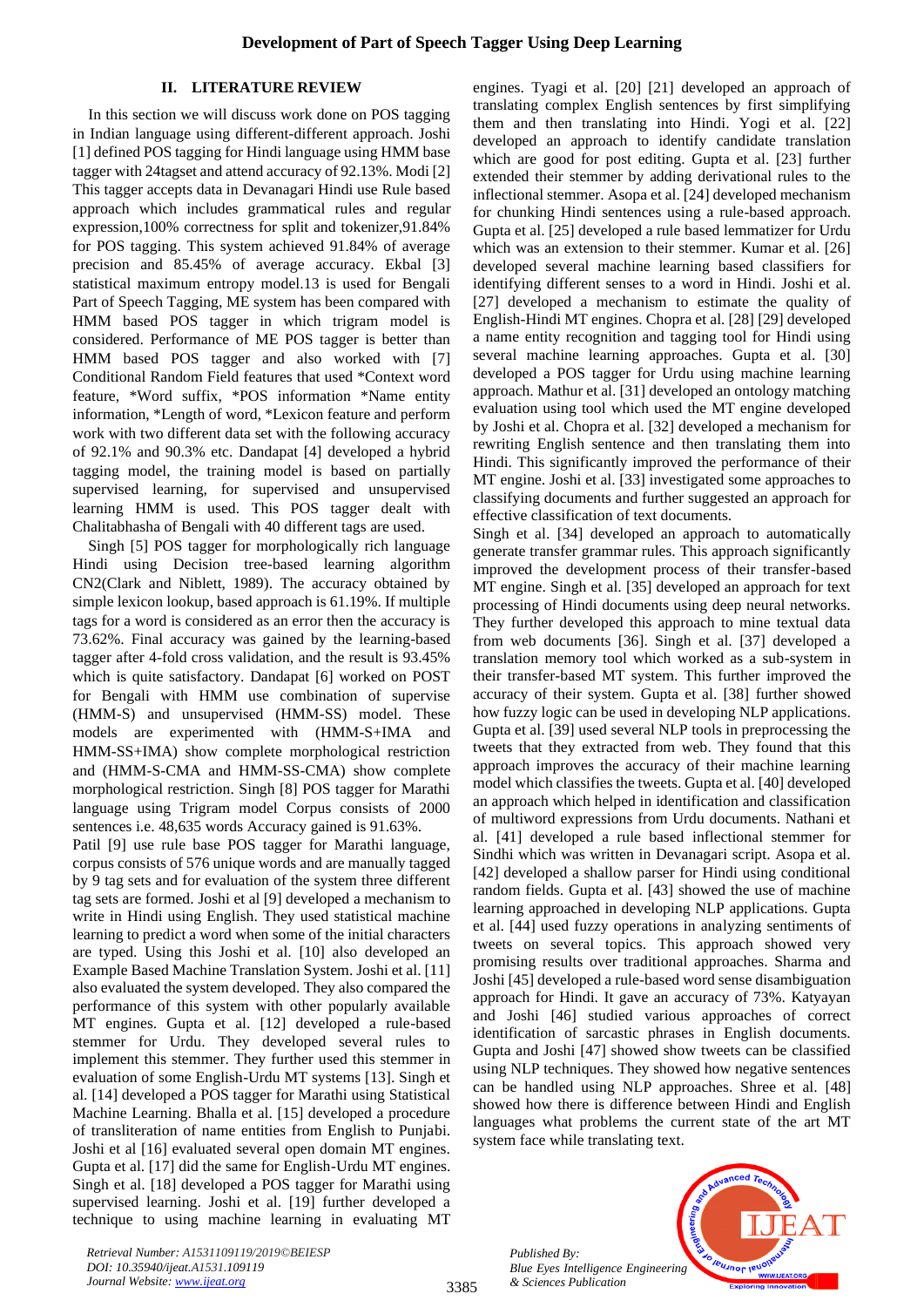

Ahmed et al. [49] showed how MT system can be developed by using an intermediate language which is related to both the languages. They developed a Arabic-Hindi MT system using Urdu as the intermediate language. They further performed the same study using English and found that if we have a large sized corpus then English which in unrelated to Arabic and Hindi, can be used for developed a MT system [50]. Seal and Joshi [51] developed a rule based inflectional stemmer for Assamese. This system showed very good results. Singh and Joshi [52] showed the developed of POS taggers for Hindi using different markov models. They concluded that hidden markov model-based tagger produced the best results among several markov based POS taggers. Pandey et al. [53] showed how NLP approached can help in develop a better ranking model for web documents. They used particle swam optimization and NLP approaches in improving the performance of their ranking model. Singh and Joshi [54] developed a rule-based approach for identifying anaphora in Hindi Discourses. Sinha et al. [55] developed a sentiment analyzer for Facebook post using the methods developed by Gupta et al. Sharma et al. [56] [57] used some of the markov model-based approaches used by Singh et al. to develop their association classification model. Similar approaches we used by Goyal et al. [58] [59] for their models.

Zhang [60] In this paper they propose a Novel multi-channel model to handle tokens-tag dependencies and their interaction simultaneously.Basically, they studied on (POS) and (NER) Tag Dependencies.They use the Wall Street Journal (WSJ) portion of Penn Treebank for POS tagging task and standard data set splits: section 0-18 as training data, 19-21 as development data and section 22-24 as test data.They conduct NER experiments on two corpora, a Chinese corpus,People's Daily (PD)1 and an English corpus, CoNLL. For People's Daily, the data set is divided as 96750 sentences for training, 1000 sentences for validation,and 20336 sentences for test.In general ,isolated tag LSTM (MODEL II and III) achieves better performances,compared with the shared tag LSTM(model I). Results are as follow:POS tagging accuracy on WSJ with model III(JTD) 97.59 and F-score for NER:corpus (PD),model (model III,JTD), F-score (96.79) and corpus CoNLL03 model (model III+char(JTD)) F-score(91.22). Vaswani [61] In this paper they present new state-of-the-art performance on CCG super tagging and parsing. There model outperforms existing approaches by an absolute gain of 1.5%. They use feed-forward neural network models and bidirectional LSTM (bi–LSTM) based models in this work.In Feed-Forward POS tagging results.They achieve 97.28% on the development set and 97.4% on test.Model (bi–LSTM–LM+ss–train–1 model with beam decoding) has a test accuracy of 94.5%, 1.5% for state-of-the-art.Parsing results for both (Xu et al., 2015(dev(86.25),test F1(87.04))) and bi–LSTM–LM +ss–train–1 (dev(87.75),test F1(88.32)).

Tan [62] In This paper they present a comparative study of three methods to solve the problem of Malay part-of-speech (POS) tagging. These methods are LSTM networks, weighted finite state transducer (WFST) and hidden Markov model (HMM).The Malay POS annotated text used in the experiments consists of 423,767 sentences, which were tagged using 36 POS tags. The experiment results show that LSTM networks that are trained without any explicit morphological knowledge perform nearly equally with WFST but better than HMM approach that is trained with morphological information. Error rate for following models are: POS Tagging Error Rate with WFST (Phonetisaurus) higher order 6-grams gives the best result with 18.6% tagging errors in TC1 and 11.4% in TC2.POS Tagging Error Rate with HMM (Moses MT) TC1 4-gram 16.7%,TC2 4-gram 14.6%.The best result using 256 size cells, where the error rate stands at 16.2% for TC1 and 16.6% for TC2.The results show that increasing the size of LSTM cell will reduce the POS tagging error rate.

Perez-Ortiz [63] Experiments were performed to compute the error rates when tagging text taken from the Penn Treebank corpus: Random tagging incorrect tag rate between 61.8% and 62.9%. Winner-takes-it -all error rate 20.5%, HMM function of Baum-Welch iterations 8(iterations) (45.5) error rate.

Huang [64] In this paper they use variety of neural network-based model to sequence tagging task are LSTM, Bi-LSTM, LSTM-CRF, LSTM-CRF,Bi-LSTM-CRF. Bi-LSTM-CRF model use both past and further features.All model uses generic SGD forward and backword training procedure.This all model test on Penn TreeBank (PTB) POS tagging,CoNLL 2000 chunking, and CoNLL 2003 named entity tagging.Random and senna word embedding are used in above model.For random category,CRF models outperform Conv-CRF models for all three data sets. For Senna category, CRFs outperform Conv-CRF for POS task, while underperform for chunking and NER task. LSTM-CRF models outperform CRF models for all data sets in both random and Senna categories.Comparison of tagging accuracy of different models for POS.BI-LSTM-CRF accuracy(97.43) BI-LSTM-CRF (Senna) accuracy(97.55). The bi-directional LSTM CRF model, we consistently obtained better tagging accuracy than a single CRF model with identical feature sets.

Zheng [65] In this paper they explore the feasibility of performing Chinese word segmentation (CWS) and POS tagging by deep learning.They describe a perceptron-style algorithm for training the neural network it speeds up the training of the neural network and easy to implemented.The Chinese word segmentation and POS tagging can effectively perform by the deep learning.There model achieve close stat0065-of-art performance by transferring the unsupervised internal representation of Chinese characters into supervised models.The network is trained by maximizing a likelihood over all the sentences in the training set R with respect to Θ

#### **III. PROPOSED METHODOLOGY**



**Figure 1: Actual Neuron in Human Brain**

Neural network is a mathematical model inspired by the human brain. This network has input layer, an output layer and at least one hidden layer in between. But in the deep neural network we have multiple

hidden layer.

*Published By:*

*& Sciences Publication* 



*Retrieval Number: A1531109119/2019©BEIESP DOI: 10.35940/ijeat.A1531.109119 Journal Website: [www.ijeat.org](http://www.ijeat.org/)*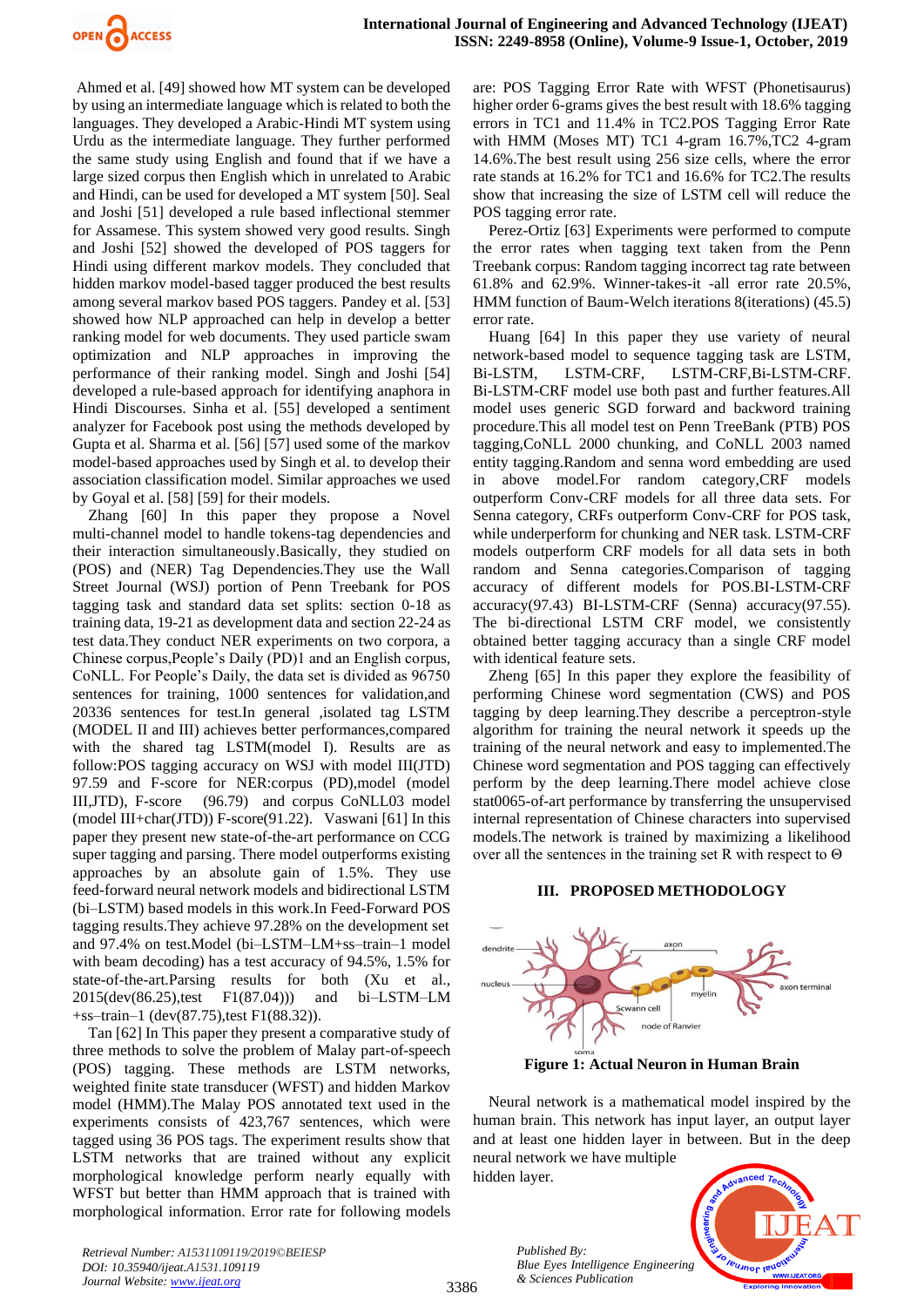As in our brain there are many numbers of neuron are present to perform functioning. Figure 1 shows the diagram of actual neuron of our brain this neuron is simulate in our artificial neural network. Same way as input neuron, hidden layer (hidden neuron) and output in neural network. Figure 2 represent the artificial neural network.



**Figure 2: Architecture of an Artificial Neuron**

The yellow circle is input neuron passed the signal to neuron through synapse. This input is standardized between 0 and 1. The output we get can ne categorical, binary and continues. The neuron has two steps in first the input neuron is multiplied with the assigned weight. In neural network we take input neuron every input neuron is assigned a weight this weight is then multiply with input neuron and then output is weighted sum of all input neuron. Weights are basically made the neural network to learn by considering which signal is important or which signal is not important. Figure 3 shows the process of weight calculation.



**Figure 3: Weight Calculation in Artificial Neuron**

In the second step we have activation function. The activation function introduces non-linearity into the output of a neuron. So that neural network capable to learn and perfume more complex tasks. It defines whether the neuron should be active or not by calculating weighted sum and adding bias with it. There are number of activation function such as threshold, sigmoid, rectifier, hyperbolic tangent activation function etc. This is shown in figure 4.



**Figure 4: Activation Function in Artificial Neuron**

There are different types of neural networks like Multiple Layer Perceptron (MLP), Radial Basis Function (RBF), Self-Organizing Maps (SOM), Convolutional Neural Networks (CNN), Recurrent Neural Networks (RNN) etc. In our approach, we have used RNNs.

In RNN, the information cycles through a loop. When it makes a decision, it takes into consideration the current input and also what it has learned from the input it received previously. But, RNN has short term memory. The RNN takes two inputs, the present and recent past. Recurrent neural network is type of neural network designed for capturing information from sequences/time series data. The recurrent neural network work on the formula is  $St = fW(St-1, Xt)St$  is the new state, St-1 is the previous state while is xt the current input and f is recursive RNN. This is shown in figure 5.



**Figure 5: Working of RNN**

The recursive function is tanh function the formula is  $S =$ tanh (WS  $St-1 + WxXt$ ) in this  $St-1$  is the previous state multiply by weight (WS) and xt the current input multiply by the Wxweight. So, the new state we get is  $Yt = WYSt$ . This is shown in figure 6.



**Figure 6: Using tanh activation function in RNN**

Figure 7 shows how single layer RNN works. The S0 is the previous state with weight WS and X1 is the current input and new state is calculated by recursive formula tanh (WS  $St-1 + W<sub>X</sub>Xt$ ) and new state is obtaining St.



**Figure 7: An unrolled RNN**

**EUJNOF IEU**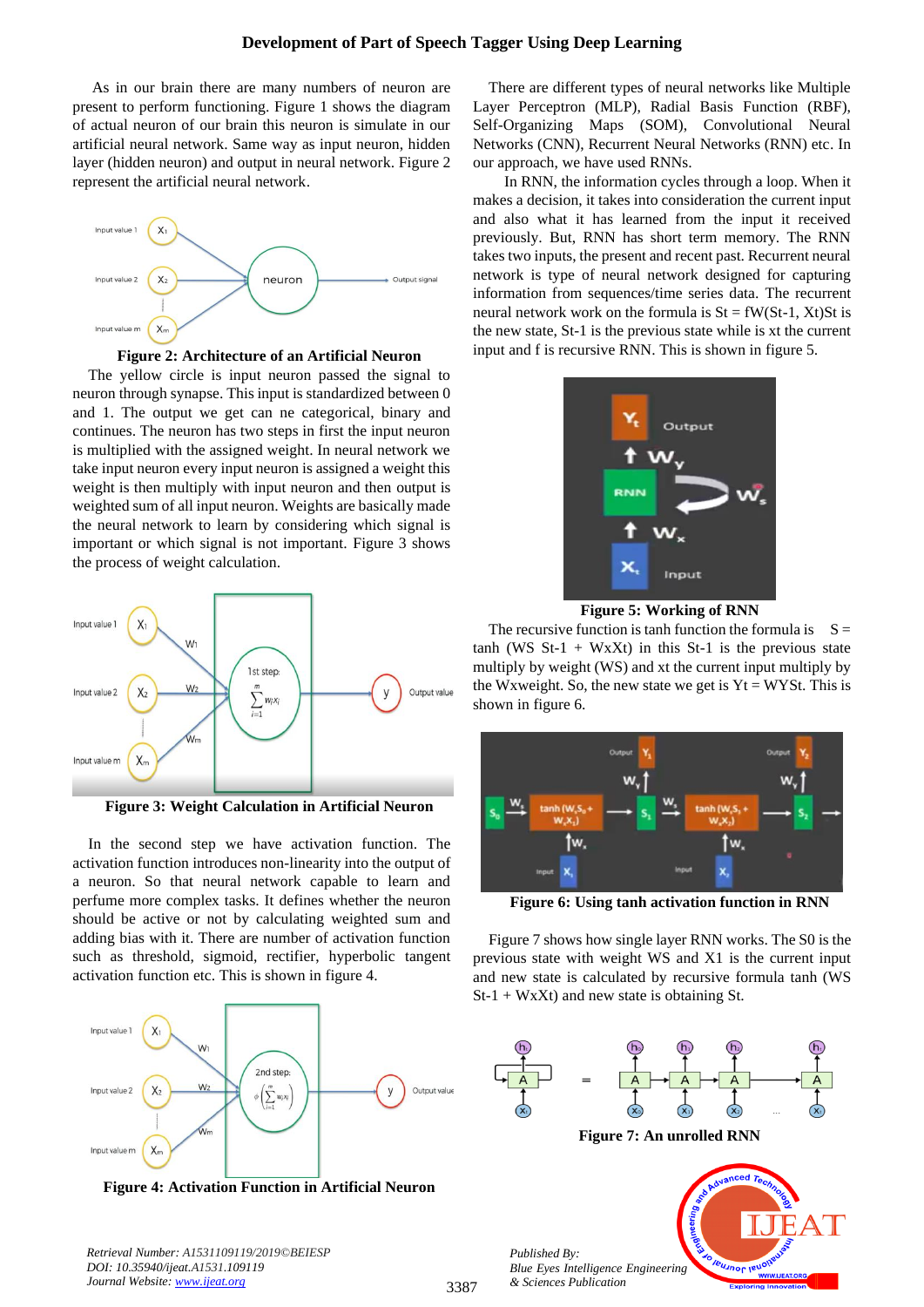

In order to overcome the dependency of short term memory, we have used long short term memory (LSTM). This preserves the information of the previous sequence. Thus, LSTM is special kind of RNN (recurrent neural network) it has long term dependency. To overcome the problem of RNN. It remembers information for long period of time. Due to this LSTM contain its information in a memory of a computer because the LSTM can read, write and delete information from memory. In LSTM memory is seen as a gated sum. Where gate has facility to take decision that which information has to store or delete based on the importance of information. This importance analyses through weight, which are also learned by the algorithm.

LSTM have three gate input, forget and output gate. Input gate determine that coming input is new or not, forget gate determine that information is to be deleted or not and output gate let it impact the output at current time step. Recurrent neural network has the form of a repeating modules of neural network work in chain. In standard RNN has single tanh layer. This is shown in figure 8.



**Figure 8: Repeating module of RNN contains single layer**

Like RNN LSTM also has chain like structure, but in LSTM repeating module has a different structure. It has four neural network layers, interacting in a very special way. Figure 9 shows this mechanism.



**Figure 9: repeating module in an LSTM contains four interacting layer.**

In our system, we have performed word and character level embedding and word level embedding in part of speech tagging. word-level embeddings are used to capture syntactic and semantic information, of a sentence and character-level embeddings capture morphological and shape information of a sentence. Figure 10, shows the system architecture of our approach.

Our input sentence be  $x1, x2, \ldots, xn$  where  $xi \in$ v, our vocab(v). Also, let T be our tag set, and yi the tag of word xi. Denote our prediction of the tag of word xi by y^I. This is a structure prediction, model, where our output is a sequence y^1,…,…y^M, where y^I ∈T.For the prediction, pass an LSTM over the sentence. Denote the hidden state at

*Retrieval Number: A1531109119/2019©BEIESP DOI: 10.35940/ijeat.A1531.109119 Journal Website: [www.ijeat.org](http://www.ijeat.org/)*

timestep i as hi. Also, assign each tag a unique index. Then our prediction rule for  $y^{\lambda}$  is shown in equation 1.

$$
\hat{y_i} = \operatorname{argmax}_{j} (\log \operatorname{Softmax}(Ah_i + b))_j
$$

$$
y_1,\ldots,y_n\,
$$





According to neural network layer input layer has word and character level embedding is done. In the hidden layer two LSTMs map both words and character representations to hidden sequences and in the output layer a SoftMax computes the probability distribution over all tag label. So Initially mapping each word in the input to dimensional vectors for sequences of characters and sequences of words. In the hidden layer, the output from the character and word embeddings is used as the input to two LSTM layers to obtain fixed-dimensional representations for characters and words. At the output layer, a SoftMax or a CRF is applied over the hidden representation of the twoLSTMs to obtain the probability distribution over

alllabels.

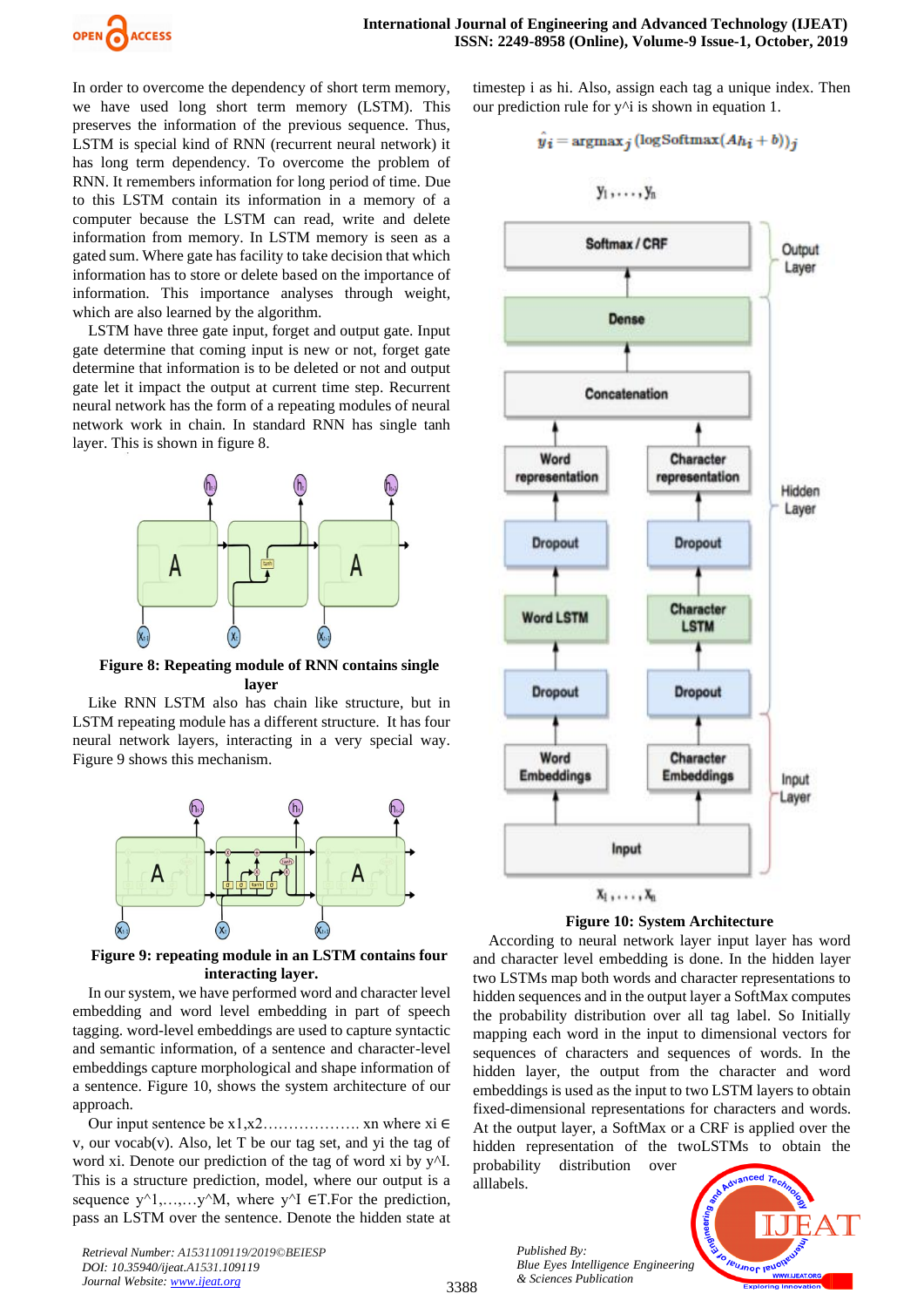Word embedding:Word embeddings are in fact a class of techniques where individual words are represented as real-valued vectors in a predefined vector space. Each word is mapped to one vector and the vector values are learned in a way that resembles a neural network

Character embedding: capture morphological and shape information of a sentence.

## **IV. EVALUATION**

We evaluated our system by generating the output for a given input sentence and then giving to human annotator for manual checking. For this, the accuracy was calculated as follows:

# $Accuracy = \frac{Correct}{Total~Tags}$

Where correct means the correct tags identified by the machine for a sentence and total tags means the total tags that were generated by the machine.

This experiment was performed over hind dataset containing 50000 hind tagged sentences. We have trained our tagger on 50000 manually POS tagged sentences. In all these 500 sentences had 6000 words. Out these 6000 words, correctly tag 5823 words. Thus, the accuracy is 97.05%.

# **V. CONCLUSION**

Part of speech tagging is the initial step of natural language processing. In the project we have worked on hind language. As tagging sentence in hind is a challenging task because hind is morphologically riche language. In this no capitalization of starting of the sentence and one word can have multiple meaning. So, to tag this type of sentence is the challenging task. In this project we use 50000 tag sentences and get the accuracy of 97.05%.

#### **REFERENCES**

- 1. Joshi, N., Darbari, H., & Mathur, I. (2013). HMM based POS tagger for Hindi. In Proceeding of 2013 International Conference on Artificial Intelligence, Soft Computing (AISC-2013).
- 2. Modi, D., & Nain, N. (2016). Part-of-Speech Tagging of Hindi Corpus Using Rule-Based Method. In Proceedings of the International Conference on Recent Cognizance in Wireless Communication & Image Processing (pp. 241-247). Springer, New Delhi.
- 3. Ekbal, A., Haque, R., & Bandyopadhyay, S. (2008). Maximum entropy based bengali part of speech tagging. A. Gelbukh (Ed.), Advances in Natural Language Processing and Applications, Research in Computing Science (RCS) Journal, 33, 67-78.
- 4. Dandapat, S., Sarkar, S., & Basu, A. (2004, December). A Hybrid Model for Part-of-Speech Tagging and its Application to Bengali. In International conference on computational intelligence (pp. 169-172).
- 5. Singh, S., Gupta, K., Shrivastava, M., & Bhattacharyya, P. (2006, July). Morphological richness offsets resource demand-experiences in constructing a pos tagger for hindi. In Proceedings of the COLING/ACL on Main conference poster sessions (pp. 779-786). Association for Computational Linguistics.
- 6. Dandapat, S., & Sarkar, S. (2006). Part of speech tagging for bengali with hidden markov model. proceeding of the NLPAI Machine Learning Competition.
- 7. Ekbal, A., Haque, R., & Bandyopadhyay, S. (2007, December). Bengali part of speech tagging using conditional random field. In Proceedings of Seventh International Symposium on Natural Language Processing (SNLP2007) (pp. 131-136).
- 8. Singh, J., Joshi, N., & Mathur, I. (2013). Part of speech tagging of Marathi text using trigram method. arXiv preprint arXiv:1307.4299.
- 9. Patil, H. B., Patil, A. S., & Pawar, B. V. (2014). Part-of-Speech Tagger for Marathi Language using Limited Training Corpora. International Journal of Computer Applications, 975, 8887.

*Retrieval Number: A1531109119/2019©BEIESP DOI: 10.35940/ijeat.A1531.109119 Journal Website: [www.ijeat.org](http://www.ijeat.org/)*

- 10. Luong, M. T., Pham, H., & Manning, C. D. (2015). Effective approaches to attention-based neural machine translation. arXiv preprint arXiv:1508.04025.
- 11. Cho, K., Van Merriënboer, B., Bahdanau, D., & Bengio, Y. (2014). On the properties of neural machine translation: Encoder-decoder approaches. arXiv preprint arXiv:1409.1259.
- 12. Wu, Y., Schuster, M., Chen, Z., Le, Q.V., Norouzi, M., Macherey, W., Krikun, M., Cao, Y., Gao, Q., Macherey, K. and Klingner, J., 2016. Google's neural machine translation system: Bridging the gap between human and machine translation. arXiv preprint arXiv:1609.08144
- 13. Sennrich, R., Haddow, B. and Birch, A., 2015. Neural machine translation of rare words with subword units. arXiv preprint arXiv:1508.07909.
- 14. Luong, M.T., Sutskever, I., Le, Q.V., Vinyals, O. and Zaremba, W., 2014. Addressing the rare word problem in neural machine translation. arXiv preprint arXiv:1410.8206.
- 15. Tu, Z., Lu, Z., Liu, Y., Liu, X. and Li, H., 2016. Modeling coverage for neural machine translation. arXiv preprint arXiv:1601.04811.
- 16. Sennrich, R., Haddow, B. and Birch, A., 2015. Improving neural machine translation models with monolingual data. arXiv preprint arXiv:1511.06709.
- 17. Sennrich, R., Firat, O., Cho, K., Birch, A., Haddow, B., Hitschler, J., Junczys-Dowmunt, M., Läubli, S., Barone, A.V.M., Mokry, J. and Nădejde, M., 2017. Nematus: a toolkit for neural machine translation. arXiv preprint arXiv:1703.04357.
- 18. Joshi, N., Mathur, I. and Mathur, S., 2010. Frequency based predictive input system for Hindi. In Proceedings of the International Conference and Workshop on Emerging Trends in Technology pp. 690-693. ACM.
- 19. Joshi, N., Mathur, I. and Mathur, S., 2011. Translation memory for Indian languages: an aid for human translators. In Proceedings of the International Conference & Workshop on Emerging Trends in Technology pp. 711-714. ACM.
- 20. Joshi, N., Darbari, H. and Mathur, I., 2012. Human and automatic evaluation of english to hindi machine translation systems. In Advances in Computer Science, Engineering & Applications pp. 423-432. Springer, Berlin, Heidelberg.
- 21. Gupta, V., Joshi, N. and Mathur, I., 2013. Rule based stemmer in Urdu. In 2013 4th International conference on computer and communication technology (ICCCT) pp. 129-132. IEEE.
- 22. Gupta, V., Joshi, N. and Mathur, I., 2013. Subjective and objective evaluation of English to Urdu Machine translation. In 2013 International Conference on Advances in Computing, Communications and Informatics (ICACCI) pp. 1520-1525. IEEE.
- 23. Singh, J., Joshi, N. and Mathur, I., 2013. Development of Marathi part of speech tagger using statistical approach. In 2013 International Conference on Advances in Computing, Communications and Informatics (ICACCI) pp. 1554-1559. IEEE.
- 24. Bhalla, D., Joshi, N. and Mathur, I., 2013. Improving the quality of MT output using novel name entity translation scheme. In 2013 International Conference on Advances in Computing, Communications and Informatics (ICACCI) pp. 1548-1553. IEEE.
- 25. Joshi, N., Mathur, I., Darbar, H., Kumar, A. and Jain, P., 2014. Evaluation of some English-Hindi MT systems. In 2014 International Conference on Advances in Computing, Communications and Informatics (ICACCI) pp. 1751-1758. IEEE.
- 26. Gupta, V., Joshi, N. and Mathur, I., 2014. Evaluation of English-to-Urdu Machine Translation. In Intelligent Computing, Networking, and Informatics pp. 351-358. Springer, New Delhi.
- 27. Singh, J., Joshi, N. and Mathur, I., 2014. Marathi Parts-of-Speech Tagger Using Supervised Learning. In Intelligent Computing, Networking, and Informatics pp. 251-257. Springer, New Delhi.
- 28. Joshi, N., Mathur, I., Darbari, H. and Kumar, A., 2015. Incorporating Machine Learning Techniques in MT Evaluation. In Advances in Intelligent Informatics pp. 205-214. Springer, Cham.
- 29. Tyagi, S., Chopra, D., Mathur, I. and Joshi, N., 2015. Comparison of classifier-based approach with baseline approach for English-Hindi text simplification. In International Conference on Computing, Communication & Automation pp. 290-293. IEEE.
- 30. Tyagi, S., Chopra, D., Mathur, I. and Joshi, N., 2015. Classifier based text simplification for improved machine translation. In 2015 International Conference on Advances in Computer Engineering and Applications pp. 46-50. IEEE.
- 31. Yogi, K.K., Joshi, N. and Jha, C.K., 2015. Quality Estimation of MT-Engine Output Using Language Models for Post-editing and Their Comparative Study. In Information Systems Design and Intelligent Applications (pp. 507-514). Springer, New Delhi.

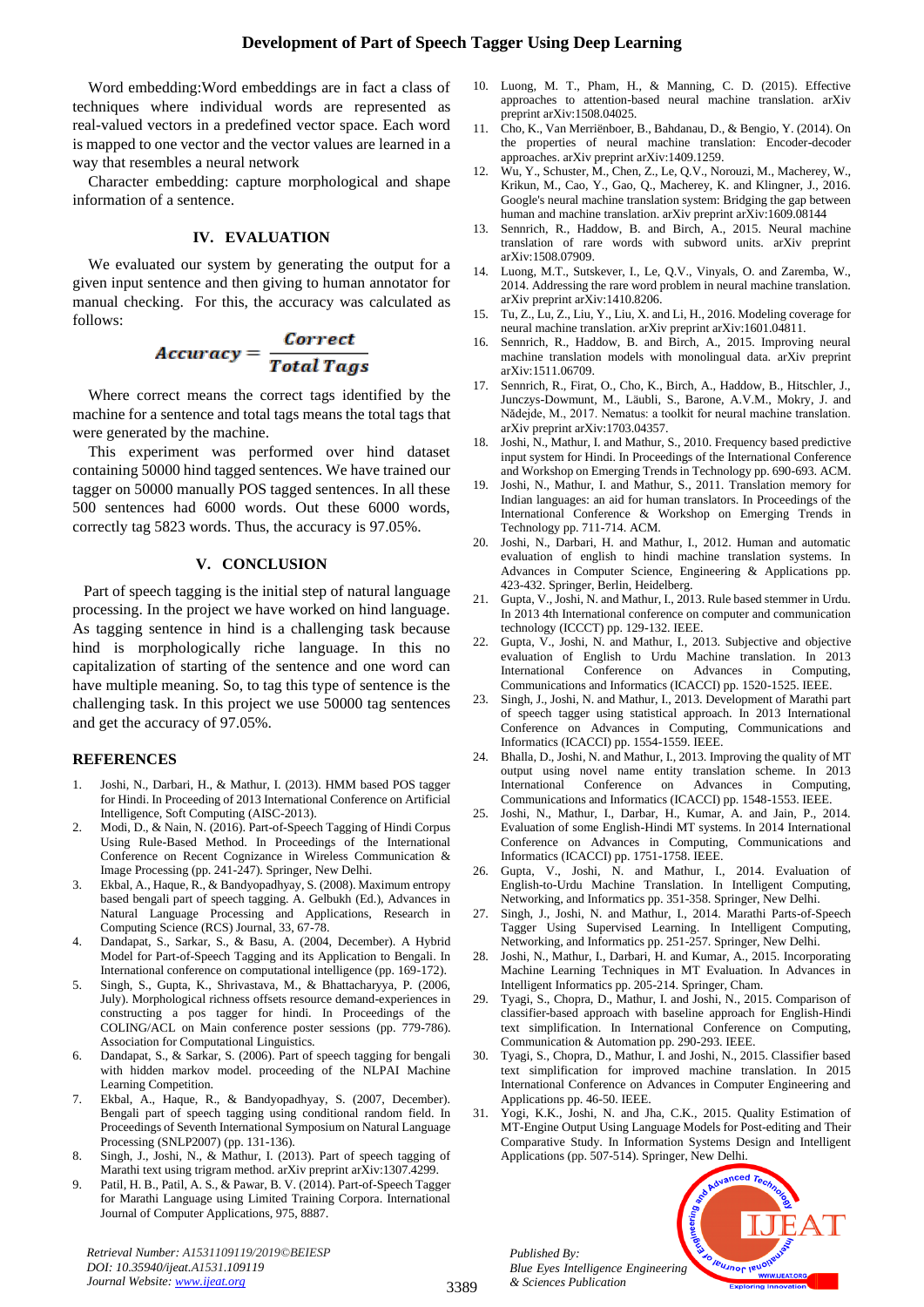

- 32. Gupta, V., Joshi, N. and Mathur, I., 2015. Design & development of rule based inflectional and derivational Urdu stemmer 'Usal'. In 2015 International conference on futuristic trends on computational analysis and knowledge management (ABLAZE) pp. 7-12. IEEE.
- 33. Asopa, S., Asopa, P., Mathur, I. and Joshi, N., 2016. Rule based chunker for Hindi. In 2016 2nd international conference on contemporary computing and informatics (IC3I) pp. 442-445. IEEE.
- Gupta, V., Joshi, N. and Mathur, I., 2016. Design and development of a rule-based Urdu lemmatizer. In Proceedings of International Conference on ICT for Sustainable Development pp. 161-169. Springer, Singapore.
- 35. Kumar, A., Mathur, I., Darbari, H., Purohit, G.N. and Joshi, N., 2016. Implications of Supervised Learning on Word Sense Disambiguation for Hindi. In Proceedings of the Second International Conference on Information and Communication Technology for Competitive Strategies. p 54. ACM.
- 36. Joshi, N., Mathur, I., Darbari, H. and Kumar, A., 2016. Quality Estimation of English-Hindi Machine Translation Systems. In Proceedings of the Second International Conference on Information and Communication Technology for Competitive Strategies. p 53. ACM.
- 37. Chopra, D., Joshi, N. and Mathur, I., 2016. Named Entity Recognition in Hindi Using Conditional Random Fields. In Proceedings of the Second International Conference on Information and Communication Technology for Competitive Strategies p. 106. ACM.
- 38. Chopra, D., Joshi, N. and Mathur, I., 2016. Named Entity Recognition in Hindi Using Hidden Markov Model. In 2016 Second International Conference on Computational Intelligence & Communication Technology (CICT) pp. 581-586. IEEE.
- 39. Gupta, V., Joshi, N. and Mathur, I., 2016. POS tagger for Urdu using Stochastic approaches. In Proceedings of the Second International Conference on Information and Communication Technology for Competitive Strategies p. 56. ACM.
- 40. Mathur, I., Joshi, N., Darbari, H. and Kumar, A., 2016. Automatic Evaluation of Ontology Matchers. In Proceedings of the Second International Conference on Information and Communication Technology for Competitive Strategies. p 56. ACM.
- 41. Chopra, D., Joshi, N. and Mathur, I., 2016. Improving Quality of Machine Translation Using Text Rewriting. In 2016 Second International Conference on Computational Intelligence & Communication Technology (CICT) pp. 22-27. IEEE.
- 42. Joshi, M.L., Mittal, N. and Joshi, N., 2017. An Insight into Role of Wordnet and Language Network for effective IR from Hindi Text Documents. In FIRE (Working Notes) pp. 158-163.
- 43. Singh, S.P., Kumar, A., Darbari, H., Singh, L., Joshi, N., Gupta, P. and Singh, S., 2017. Intelligent System for Automatic Transfer Grammar Creation Using Parallel Corpus. In International Conference on Information and Communication Technology for Intelligent Systems pp. 519-528. Springer, Cham.
- 44. Singh, S.P., Kumar, A., Darbari, H., Rastogi, A., Jain, S. and Joshi, N., 2017. Building Machine Learning System with Deep Neural Network for Text Processing. In International Conference on Information and Communication Technology for Intelligent Systems pp. 497-504. Springer, Cham.
- 45. Singh, S.P., Kumar, A., Darbari, H., Kaur, B., Tiwari, K. and Joshi, N., 2017. Intelligent Text Mining Model for English Language Using Deep Neural Network. In International Conference on Information and Communication Technology for Intelligent Systems pp. 473-486. Springer, Cham.
- 46. Singh, S.P., Kumar, A., Darbari, H., Tailor, N., Rathi, S. and Joshi, N., 2017. Intelligent English to Hindi Language Model Using Translation Memory. In International Conference on Information and Communication Technology for Intelligent Systems pp. 487-496. Springer, Cham.
- 47. Gupta, C., Jain, A. and Joshi, N., 2018. Fuzzy Logic in Natural Language Processing–A Closer View. Procedia computer science, 132, pp.1375-1384.
- 48. Gupta, I. and Joshi, N., 2017. Tweet normalization: A knowledge based approach. In 2017 International Conference on Infocom Technologies and Unmanned Systems (Trends and Future Directions)(ICTUS) pp. 157-162. IEEE.
- 49. Gupta, V., Joshi, N. and Mathur, I., 2017. Approach for multiword expression recognition & annotation in urdu corpora. In 2017 Fourth International Conference on Image Information Processing (ICIIP) pp. 1-6. IEEE.
- 50. Nathani, B., Joshi, N. and Purohit, G.N., 2018. A Rule Based Light Weight Inflectional Stemmer for Sindhi Devanagari Using Affix Stripping Approach. In 2018 3rd International Conference and Workshops on Recent Advances and Innovations in Engineering (ICRAIE) pp. 1-4. IEEE.

*Retrieval Number: A1531109119/2019©BEIESP DOI: 10.35940/ijeat.A1531.109119 Journal Website: [www.ijeat.org](http://www.ijeat.org/)*

- 51. Asopa, S., Asopa, P., Mathur, I. and Joshi, N., 2019. A Shallow Parsing Model for Hindi Using Conditional Random Field. In International Conference on Innovative Computing and Communications pp. 295-302. Springer, Singapore.
- 52. Gupta, V., Joshi, N. and Mathur, I., 2019. Advanced Machine Learning Techniques in Natural Language Processing for Indian Languages. In Smart Techniques for a Smarter Planet pp. 117-144. Springer, Cham.
- 53. Gupta, C., Jain, A. and Joshi, N., 2019. A Novel Approach to feature hierarchy in Aspect Based Sentiment Analysis using OWA operator. In Proceedings of 2nd International Conference on Communication, Computing and Networking pp. 661-667. Springer, Singapore.
- 54. Sharma P., Joshi N., 2019. Design and development of a knowledge-based approach for word sense disambiguation by using wordnet for Hindi. International Journal of Innovative Technology and Exploring Engineering, Vol 8, pp 73-78.
- 55. Katyayan, P. and Joshi, N., 2019. Sarcasm Detection Approaches for English Language. In Smart Techniques for a Smarter Planet pp. 167-183. Springer, Cham.
- 56. Gupta I., Joshi N., 2019. Enhanced Twitter Sentiment Analysis Using Hybrid Approach and by Accounting Local Contextual Semantic. Journal of Intelligent Systems. Walter de Gruyter.
- 57. Shree, V., Mathur, I., Yadav, G., Joshi, N., 2019. Digital humanities: Can machine translation replace human translation. International Journal of Recent Technology and Engineering. Vol 7, pp 128-134.
- 58. Ahmed, S.A., Joshi, N., Mathur, I., Katyayan, P., 2019. Impact of related languages as pivot language on machine translation. International Journal of Recent Technology and Engineering. Vol 7, pp 1539-1546.
- 59. Ahmed, S.A., Joshi, N., Mathur, I., Katyayan, P., 2019. Implications of english as a pivot language in arabic-hindi machine translation. International Journal of Engineering and Advanced Technology. Vol 8, pp 271-277.
- 60. Seal, S., Joshi, N., 2019. Design of an inflectional rule-based assamese stemmer. International Journal of Innovative Technology and Exploring Engineering. Vol 8, pp 1651-1655.
- 61. Singh, A., Joshi, N., 2019. Part of speech tagging of Hindi using Markov model. International Journal of Innovative Technology and Exploring Engineering. Vol 8, pp 1723-1726.
- 62. Pandey, S., Mathur, I. and Joshi, N., 2019. Information Retrieval Ranking Using Machine Learning Techniques. In 2019 Amity International Conference on Artificial Intelligence (AICAI) pp. 86-92. IEEE.
- 63. Singh, V., Joshi, N., 2019. A rule based approach for anaphora resolution. International Journal of Innovative Technology and Exploring Engineering. Vol 8, pp 2652-2657.
- 64. Sinha, S., Saxena, K., Joshi, N., 2019. Sentiment analysis of facebook posts using hybrid method. International Journal of Recent Technology and Engineering. Vol 8, pp 2421-2428.
- 65. Kumar, S. and Joshi, N., 2016. Rule power factor: a new interest measure in associative classification. Procedia Computer Science, 93, pp.12-18.
- 66. Sharma, O., Kumar, S. and Joshi, N., 2019. SRPF Interest Measure Based Classification to Extract Important Patterns. In Proceedings of 2nd International Conference on Communication, Computing and Networking pp. 523-530. Springer, Singapore.
- 67. Goyal, H., Sharma, C. and Joshi, N., 2017, August. Estimation of Monthly Rainfall using Machine Learning Approaches. In 2017 International Conference on Innovations in Control, Communication and Information Systems (ICICCI) pp. 1-6. IEEE.
- 68. Goyal, H., Joshi, N. and Sharma, C., 2019. Feature Extraction in Geospatio-temporal Satellite Data for Vegetation Monitoring. In Emerging Trends in Expert Applications and Security pp. 177-187. Springer, Singapore.
- 69. Màrquez, Lluís, and Horacio Rodríguez. "Part-of-speech tagging using decision trees." European Conference on Machine Learning. Springer, Berlin, Heidelberg, 1998.
- 25. Zhang, Yuan, et al. "Learning Tag Dependencies for Sequence Tagging." IJCAI. 2018. Vaswani, Ashish, et al. "Supertagging with lstms." Proceedings of the 2016 Conference of the North American Chapter of the Association for Computational Linguistics: Human Language Technologies. 2016.
- 71. 26. Tan, Tien-Ping, et al. "Evaluating LSTM Networks, HMM and WFST in Malay Part-of-Speech Tagging." Journal of Telecommunication, Electronic and Computer Engineering (JTEC) 9.2-9 (2017): 79-83